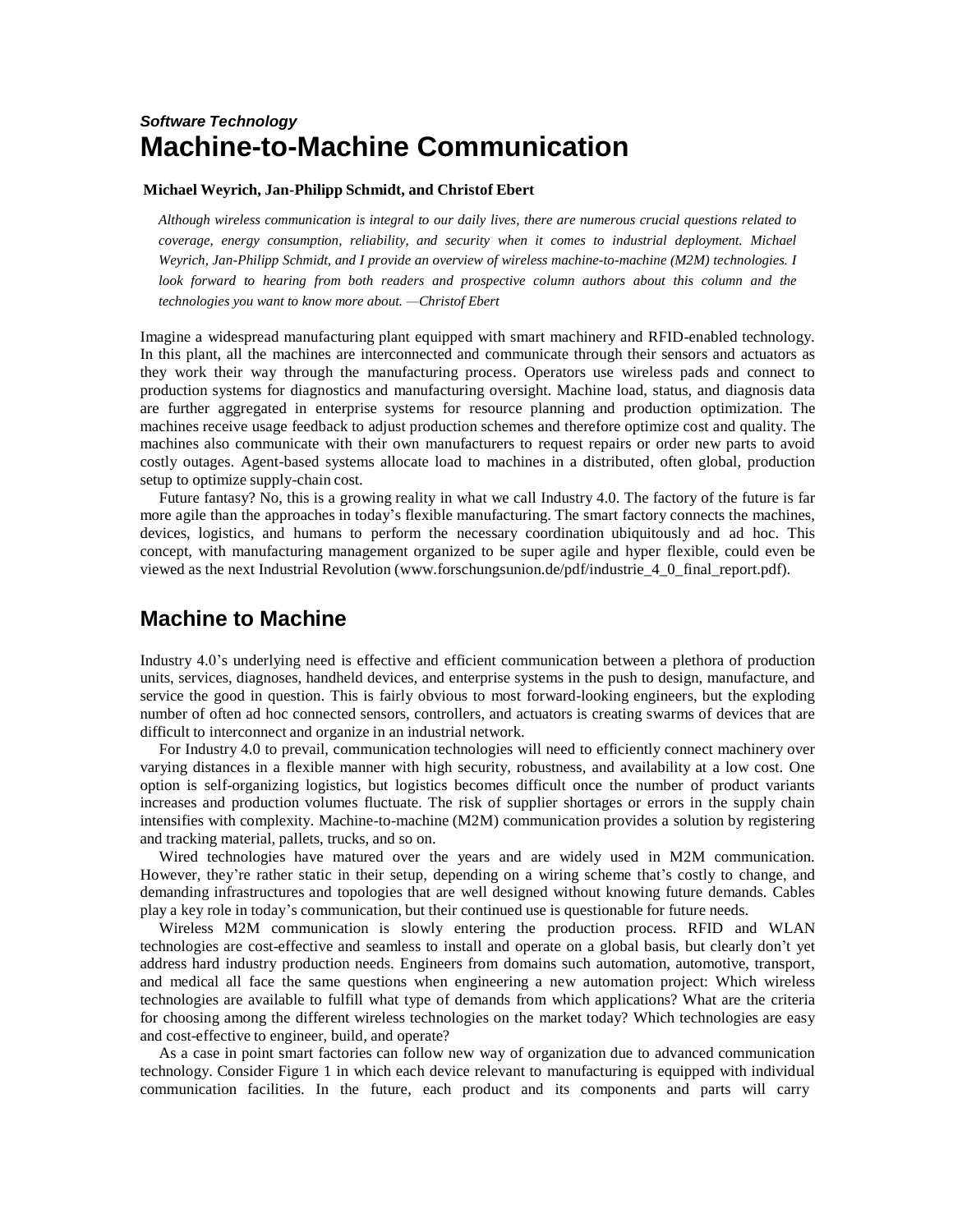communication tags, and those elements of production and logistics will remain traceable and manageable even in the event of unforeseen circumstances, such as global rerouting. Shortages and supply mistakes will be quickly rectified and machine diagnostics easily performed and resolved. Without wireless M2M communication, such an evolution isn't feasible.



Figure 1. Communication in a smart factory. The figure shows selected elements of an automated facility. The work pieces and processing stations are equipped with advanced wireless communication to allow the tracking of material at any time. This way the materials trigger intelligently the manufacturing machinery and logistics which is a new way on how to manage a factory. (PS: processing station; WP: work piece; PCS: process control system; AP: access point; and WAN: wide area network.)

# **Wired or Wireless?**

Networks can be both wired and wireless, but wireless M2M protocols are increasingly used today because they're convenient to install, use, maintain, and enhance. Wired technology is more traditional and widely applied due to its robustness and availability, which are especially in critical environments where security or explosive hazards must be considered. When such constraints don't apply, wireless technology can reduce engineering cost, provide access to remote or difficult locations, and has the advantages of not involving cabling. The biggest advantage is ubiquity: with wireless M2M, the position and status of anything processed in the factory is known at every stage and can be seamlessly connected to ERP and other enterprise-level IT environments.

To ascertain a wireless technology's suitability, you need to know the characteristics of the different offerings. Today, the physical transport layer is based on ISM bands: 2.4 GHz, 5 GHz, and 868 MHz. various standards are available, such as IEEE 802.11 for wireless LAN, IEEE 802.15.1 for WPAN/Bluetooth, or IEEE 802.15.4 for low-rate wireless Private Area Network (PAN). Unfortunately, there's still the very real problem of similar-frequency bands overlapping with each other, partially blocking frequencies or causing disturbances.

Obviously, M2M communication needs more than a discussion about standards for the physical and data link layers. New protocol stacks support wireless network technologies and protocols for communication with low bandwidth or limited memory consumption [\(http://postscapes.com/internet-of-things-protocols](http://postscapes.com/internet-of-things-protocols)). The Internet of Things also has strong requirements for the address space in devices and the way messages are communicated.

IPv6 has facilitated M2M communication by resolving the address space problem, but with only a small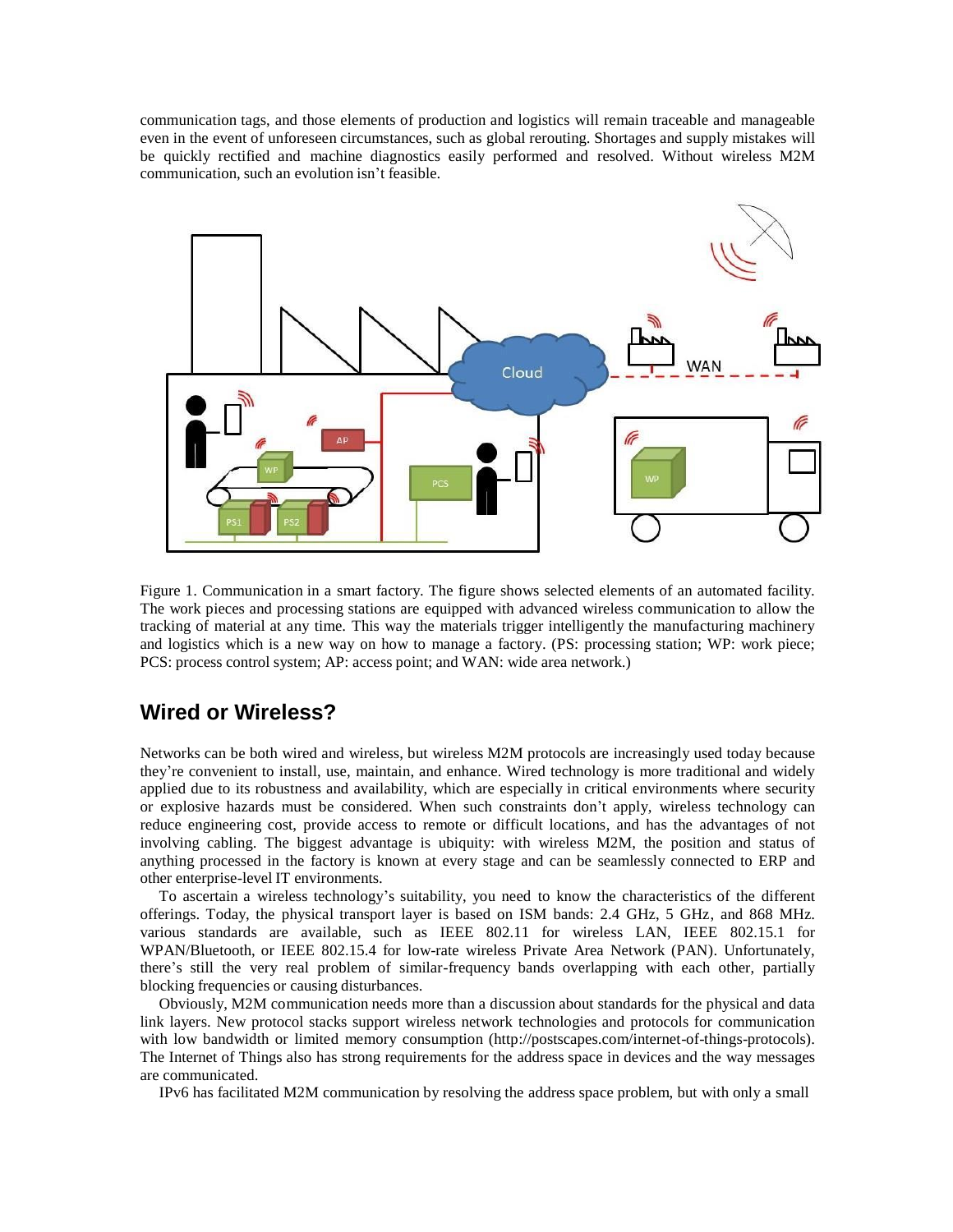percent of data used for the M2M application and the rest dedicated to message overheads, IPv6 isn't efficient for energy-constrained applications.

To counteract this, several energy-efficient wireless M2M protocols are available. Message Queue Telemetry Transport (MQTT) [\(www.mqtt.org\)](http://www.mqtt.org/) is a simple and lightweight messaging protocol designed for constrained devices and low-bandwidth, high-latency networks with low reliability needs. Invented in 1999, is currently undergoing standardization at Organization for the Advancement of Structured Information Standards (OASIS). The Constrained Application Protocol (CoAP), another energy-efficient protocol used to communicate interactively over the Internet, translates HTTP for sensors and switches, thereby facilitating machine connectivity to the Internet of Things with low overheads. The Data Distribution Service (DDS) protocol is a specific M2M middleware that provides real-time, dependable, high-performance communication between machines.

## **The Path Forward**

Moving beyond mere protocols, we can find several industry-ready wireless technologies that vary in coverage, data rate, and usage. Wireless product solutions are usually based on IEEE standards but are increasingly defining additional specifications and providing product qualification programs, certification, and promotion.

Table 1 gives an overview of today's most relevant wireless technologies. It highlights nine current technologies for wireless M2M, along with a typical use case (including commercial availability of devices), encoding features for providing secure communication (range, throughput and infrastructure), efficiency, chip size, integration effort to add devices into networks, cost, and scaling potential.

|                                | Use cases                                                             | <b>Sector</b>             | Range            | <b>Through</b><br>put             | <b>Infrastructure</b><br>needs                           | Effici-<br>ency | Chip<br>size  |
|--------------------------------|-----------------------------------------------------------------------|---------------------------|------------------|-----------------------------------|----------------------------------------------------------|-----------------|---------------|
| <b>LTE</b>                     | <b>Wireless</b><br>communication for<br>mobiles and data<br>terminals | Tele<br>communicatio<br>n | $10 \text{ km}$  | 150<br>Mbit/s                     | Complex<br>infrastructure<br>from provider               | High            | Small         |
| <b>WLAN</b>                    | Wider Internet access                                                 | Multiple<br>sectors       | 100 <sub>m</sub> | 600<br>Mbit/s                     | Router, access<br>points                                 | High            | Mediu<br>m    |
|                                | Bluetooth Product interface                                           | Consumer                  | 100 <sub>m</sub> | 706.25<br>kbits/s                 | No special<br>infrastructure,<br>point to point<br>(p2p) | Low             | Small         |
| Zigbee                         | Device control                                                        | Industry                  | $100 \text{ m}$  | $250$ kbit/s                      | Access points                                            | Low             | Large         |
| <b>Wireless</b><br><b>HART</b> | Sensors and actuators                                                 | Process.<br>industry      | $250 \text{ m}$  | $\overline{2}$<br>measure<br>ment | <b>HART-Gateway</b><br>to the fieldbus                   | High            | Large         |
| Industrial<br><b>WLAN</b>      | Sensors and actuators                                                 | Process.<br>industry      | 100 <sub>m</sub> | 450<br>Mbits/s                    | Access points,<br>gateways to<br>fieldbus                | High            | Large         |
| EnOcean                        | Energy harvesting,<br>smart homes                                     | Building,<br>automation   | 30 <sub>m</sub>  | $125$ kB/s                        | Transceiver<br>modules                                   | Very<br>low     | Large         |
| <b>RFID</b>                    | Non-contact<br>identification and<br>tracing                          | Many<br>industries        | 6 m              | $100$ kbit/s                      | Tags, scanner                                            | Very<br>low     | Very<br>small |

#### *Table 1. Overview on Wireless Technologies*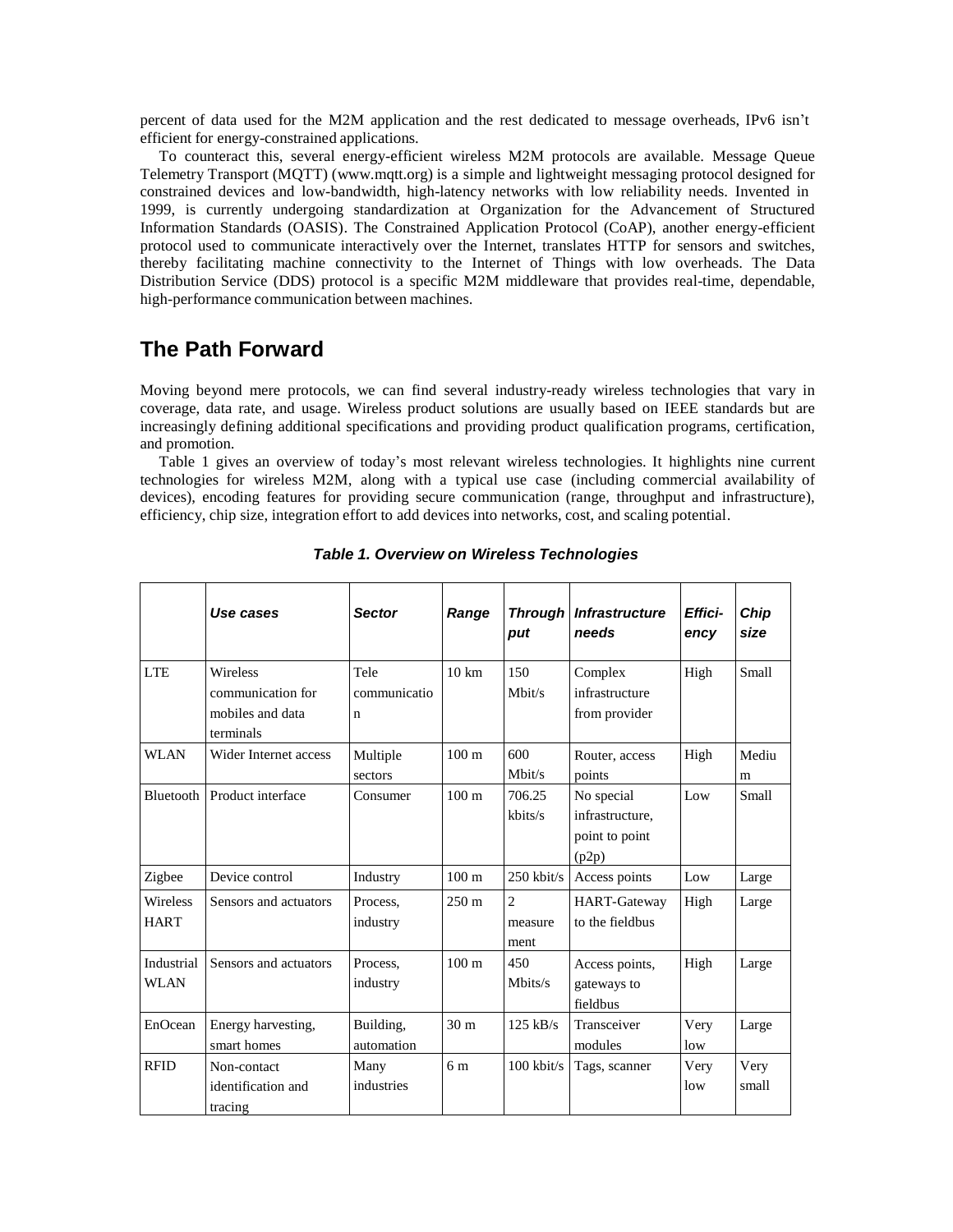| <b>NFC</b> | T.<br>Radio communication | Smartphones | 10 cm | 424     | Smartphones. | v erv | <b>Very</b> |
|------------|---------------------------|-------------|-------|---------|--------------|-------|-------------|
|            |                           |             |       | kbits/s | tags         | low   | ' smalı     |

Key decision drivers for the choice of products include investments for hardware, costs, and speed to adjust and extend a network and integrate new devices. However, additional requirements also affect the final choice: energy efficiency, chip size, and security.

For instance, if a wide area wireless connection is required to interconnect vehicles for diagnosis, vehicle ad hoc network, and fleet management, LTE is the technology of choice. It offers reasonable coverage in many regions.

However, WLAN and Zigbee would be the choice for service technicians in industry using mobile access devices. Both networks provide a high data rate, don't need centralized communication infrastructures and overhead, are secure, and can be provided with reasonable coverage in manufacturing sites. NanoLOC, a technology for tracking objects based on the Zigbee Standard, is suitable to detect work pieces in widespread industrial production sites.

Some use cases require low-range object identification or near-field communication (NFC). RFID is an established technology for identifying objects such as work pieces; NFC can help exchange data between objects in close proximity.

Many special interest groups have emerged around wireless technology and the attempts to use it to evolve and promote product solutions. Bluetooth has an interest group of more than 20,000 companies, and the ZigBee Alliance hosts a thriving global ecosystem of businesses, universities, and government agencies to grow that particular standard and a solution space with products around it.

|                           | <b>Integr</b><br>ation<br>effort | Cost | <b>Scaling</b><br>potential | <b>Encoding</b>       | <b>Market</b><br><b>Readiness</b> | <b>URL</b>                                                                                                                              |
|---------------------------|----------------------------------|------|-----------------------------|-----------------------|-----------------------------------|-----------------------------------------------------------------------------------------------------------------------------------------|
| <b>LTE</b>                | High                             | Low  | Low                         | <b>AES128</b>         | matured                           | www.3gpp.org/technologies/keywords-<br>acronyms/98-Ite                                                                                  |
| <b>WLAN</b>               | Very<br>high                     | Low  | High                        | e.g. WPA2             | matured                           | www.radio-<br>electronics.com/info/wireless/wi-fi/ieee-<br>802-11n.php                                                                  |
| Bluetooth                 | Low                              | Low  | High                        | <b>AES128</b>         | matured                           | www.bluetooth.com/Pages/what-is-<br>bluetooth-technology.aspx                                                                           |
| Zigbee                    | High                             | High | High                        | <b>AES128</b>         | matured                           | www.zigbee.org/About/AboutTechnology/<br>Standards.aspx                                                                                 |
| Wireless<br><b>HART</b>   | Low                              | High | Low                         | <b>AES128</b>         | niche markets                     | www.hartcomm.org/protocol/training/traini<br>ng_resources_wihart.html                                                                   |
| Industrial<br><b>WLAN</b> | Very<br>high                     | High | High                        | WPA <sub>2</sub>      | niche markets                     | https://a248.e.akamai.net/cache.automati<br>on.siemens.com/dnl/TM/TM0MTMzAAAA<br>_90880063_HB/22681042_Aufbau_IWLA<br>N_DOKU_V30_en.pdf |
| EnOcean                   | High                             | Low  | Medium                      | ARC4 or<br><b>AES</b> | certain sectors                   | www.enocean.com/fileadmin/redaktion<br>/pdf/articles/perpetuum_radio_standar<br>ds_en.pdf                                               |
| <b>RFID</b>               | Very<br>low                      | Low  | Low                         | not required          | matured                           | www.rfid-journal.de/rfid-technik.html                                                                                                   |
| <b>NFC</b>                | Low                              | Low  | Low                         | not required          | upcoming                          | www.nfc24.info                                                                                                                          |

*Table 1 cont. Overview on wireless Technologies Continuation*